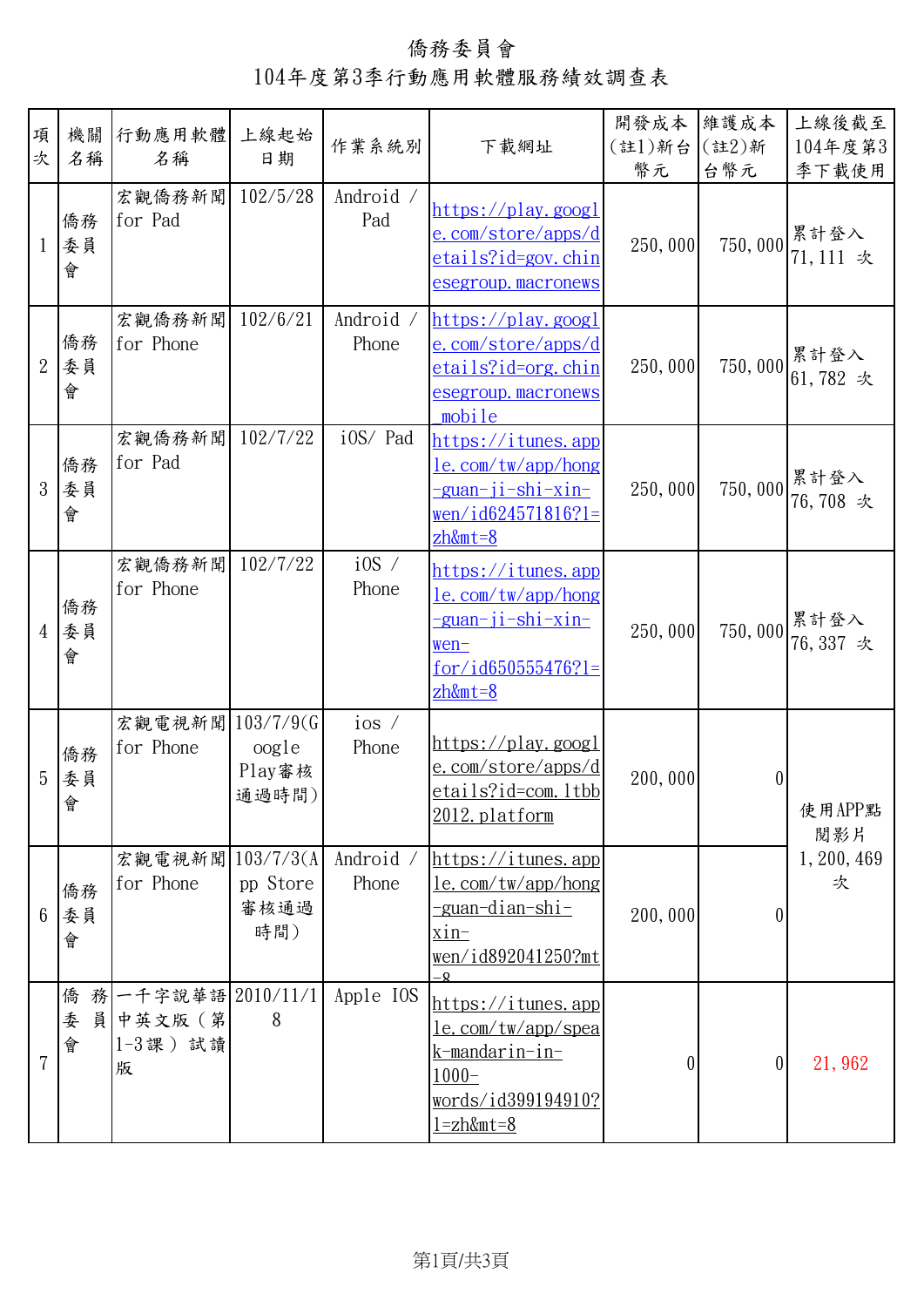僑務委員會 104年度第3季行動應用軟體服務績效調查表

| 項  |             |                                                |    |           |                                                                                                                                                                                                                                                               | 開發成本 維護成本    |                | 上線後截至   |
|----|-------------|------------------------------------------------|----|-----------|---------------------------------------------------------------------------------------------------------------------------------------------------------------------------------------------------------------------------------------------------------------|--------------|----------------|---------|
| 次  | 名稱          | 機關 行動應用軟體 上線起始<br>名稱                           | 日期 | 作業系統別     | 下載網址                                                                                                                                                                                                                                                          | (註1)新台 (註2)新 |                | 104年度第3 |
|    |             |                                                |    |           |                                                                                                                                                                                                                                                               | 幣元           | 台幣元            | 季下載使用   |
| 8  | 會           | 僑 務 觀光台灣-每 2011/6/15<br>委員日一句                  |    | Apple IOS | https://itunes.app<br><u>le.com/tw/app/dail</u><br><u>v-sentence-in-</u><br>taiwan-<br><u>guan/id441042004?1</u><br>$=zh\&m\,t=8$                                                                                                                             | 270,000      | 0              | 8,120   |
| 9  | 委<br>會      | 僑務 僑教雙週刊- 2011/6/1<br>員精選動畫故事                  |    | Apple IOS | https://itunes.app<br><u>le.com/tw/app/coll</u><br>ection-animated-<br>stories/id44042721<br>$0?1 = zh\&m\text{t} = 8$                                                                                                                                        | 223,800      | 0              | 14,757  |
| 10 | 會           | 僑務   僑教雙週刊-   2011/6/10  <br>委員 精選動畫故事<br>2    |    | Apple IOS | https://itunes. app<br><u>le.com/tw/app/coll</u><br>ection-animated-<br>stories/id44189448<br>$0?1 = zh&mt=8$                                                                                                                                                 | 223,800      | 0              | 4,393   |
| 11 | 僑<br>委<br>會 | 務 僑教雙週刊-2012/7/30<br>員精選動畫故事                   |    | Android   | $\frac{\text{https://play.google}}{\text{https://play.google)}}$<br><u>e.com/store/apps/d</u><br><u>etails?id=air.ocac</u><br><u>001&amp;feature=more f</u><br><u>rom</u> developer#?t=W<br>251bGwsMSwyLDEwMiw<br>iYWlyLm9jYWMwMDEiX<br>$Q_{\cdot\cdot\cdot}$ | 203, 900     | $\overline{0}$ | 13, 150 |
| 12 | 僑<br>委<br>會 | 務 僑教雙週刊-2012/7/31<br>員精選動畫故事<br>$\overline{2}$ |    | Android   | $\frac{\text{https://play.google}}{\text{https://play.google)}}$<br>e.com/store/apps/d<br>etails?id=air.ocac<br>002&feature=more f<br>rom developer#?t=W<br>251bGwsMSwyLDEwMiw<br>iYW1yLm9jYWMwMDIiX<br>Q.                                                    | 203, 900     | 0              | 13, 273 |